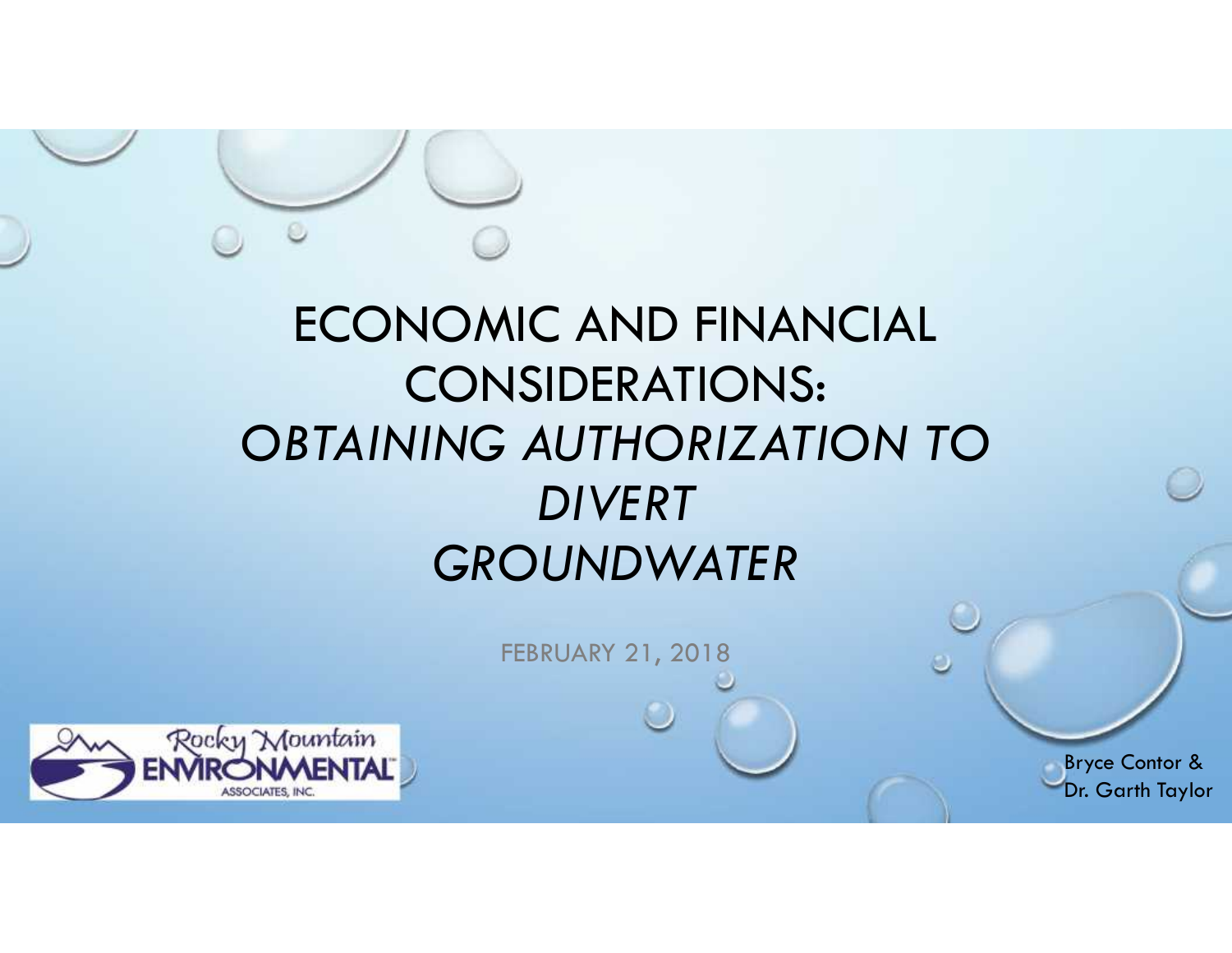## BASIC WATER ECON PRINCIPLES

- COSTS ARE LUMPY.
- WATER PROVISION IS A "DECLINING COST INDUSTRY."
- THE INVESTMENTS LAST LONGER THAN THE REPAYMENT PERIOD.
- REPAYMENT PERIOD.<br>• PREDICTION IS DIFFICULT. ESPECIALLY OF THE FUTURE.

Bryce Contor & Dr. Garth Taylor



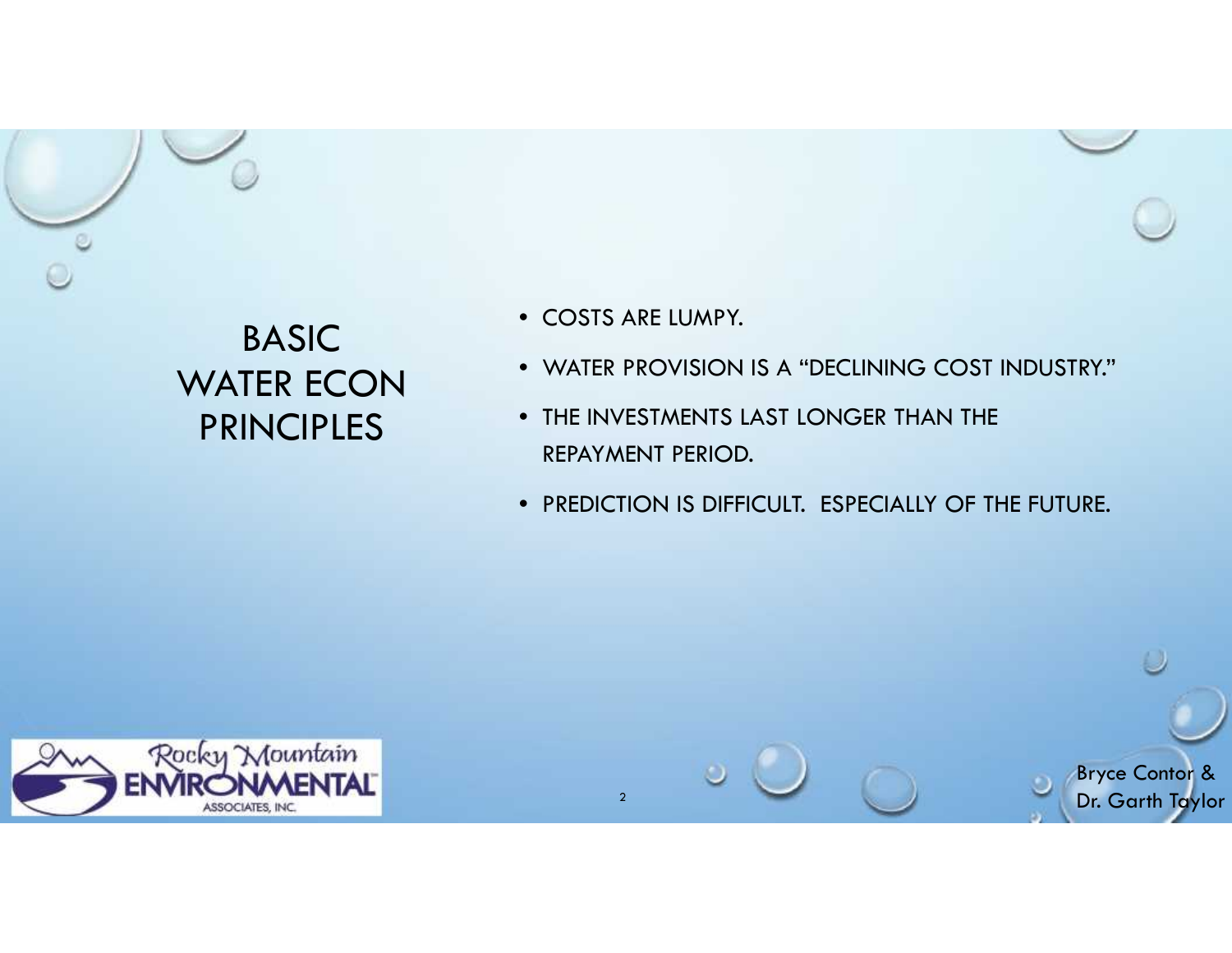NARROWING THE SCOPE:

*WEIGHING OPTIONS FOR SECURING AUTHORIZATION TO DIVERT GROUNDWATER*

- DEMAND IS A FUNCTION, NOT A NUMBER.
- WE NEED TO BE BRUTALLY HONEST. WE NEED TO BE BRUTALLY HONEST.
- THERE ARE CONSEQUENCES TO GETTING IT WRONG.

Bryce Contor & Dr. Garth Taylor

• THE DISCOUNT RATE MATTERS. A LOT.

3

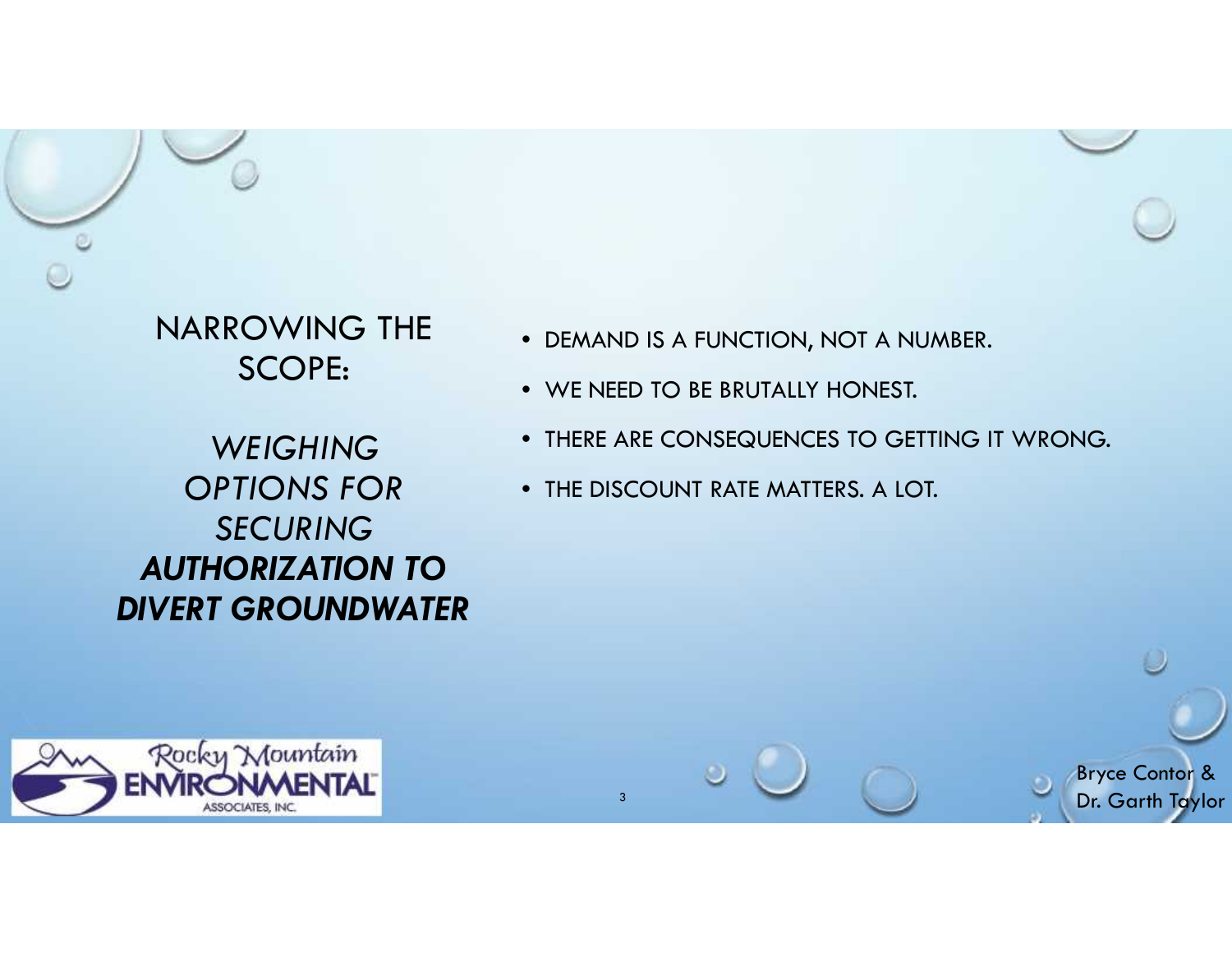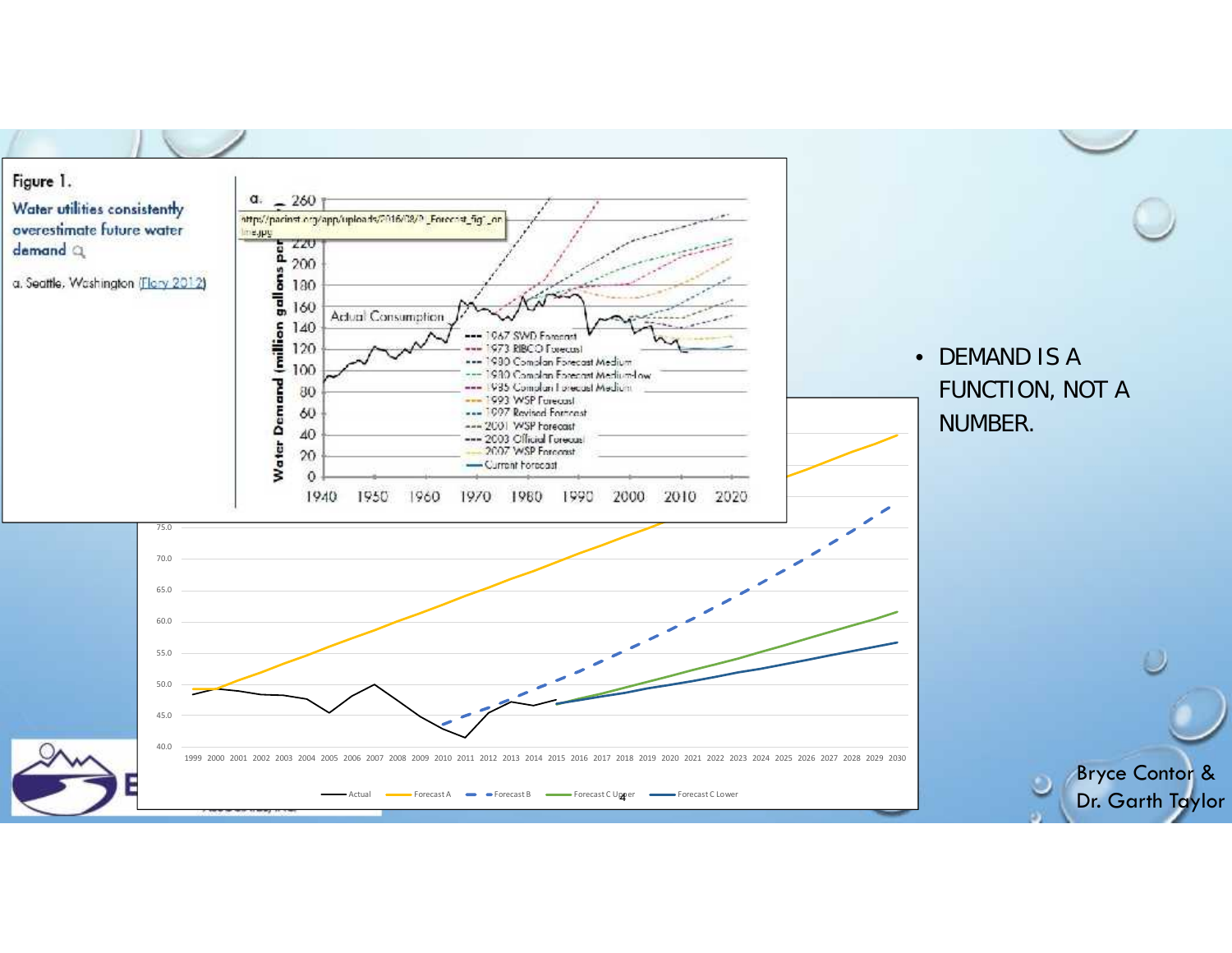

• *WE NEED TO BE BRUTALLY HONEST.*

> Bryce Contor & Dr. Garth Taylor

"The aim of a research project, my dear Hogan, is not to discover new facts.

We already know the Luftwaffe personnel are superior. Here we are merely furnishing scientific proof."

5

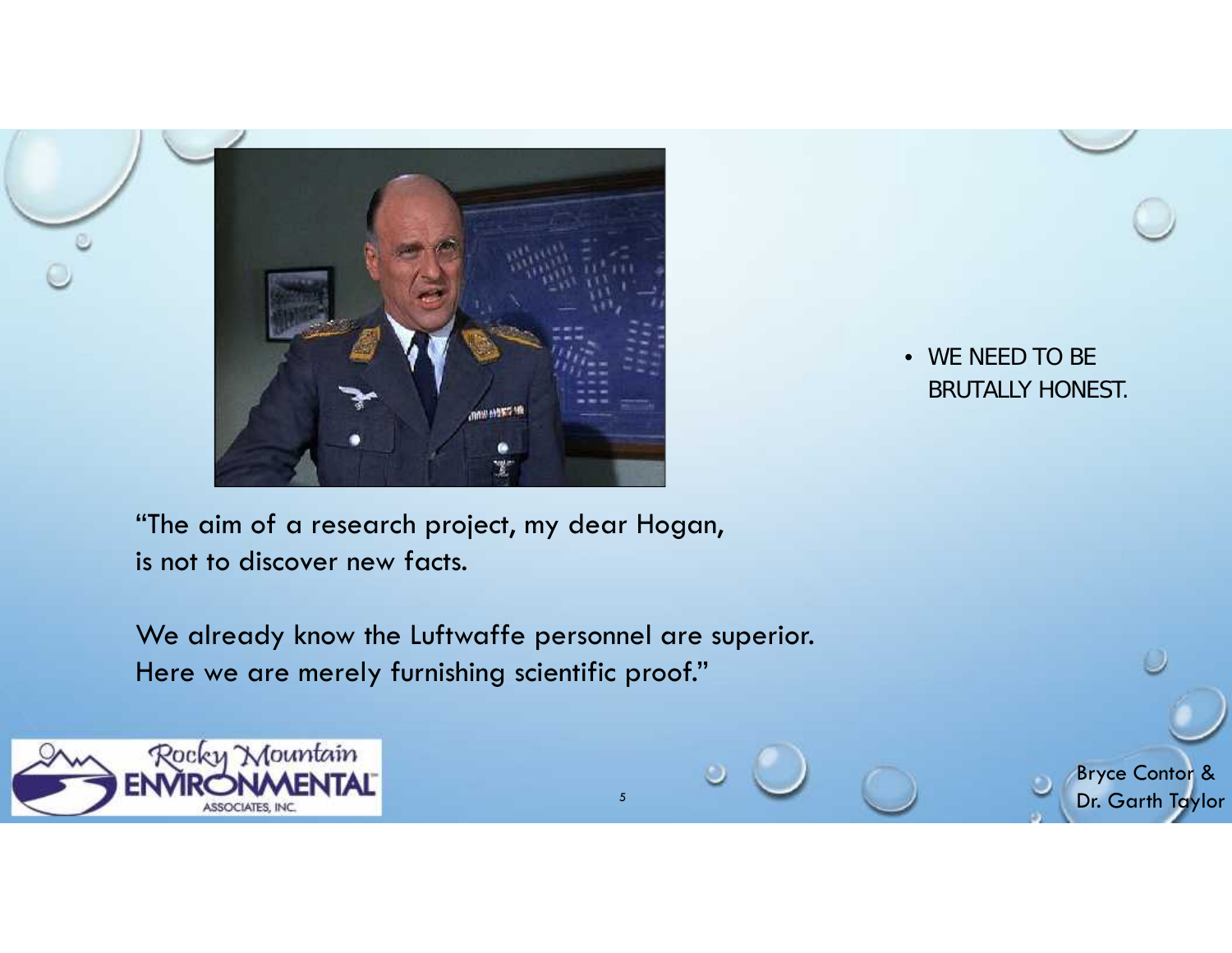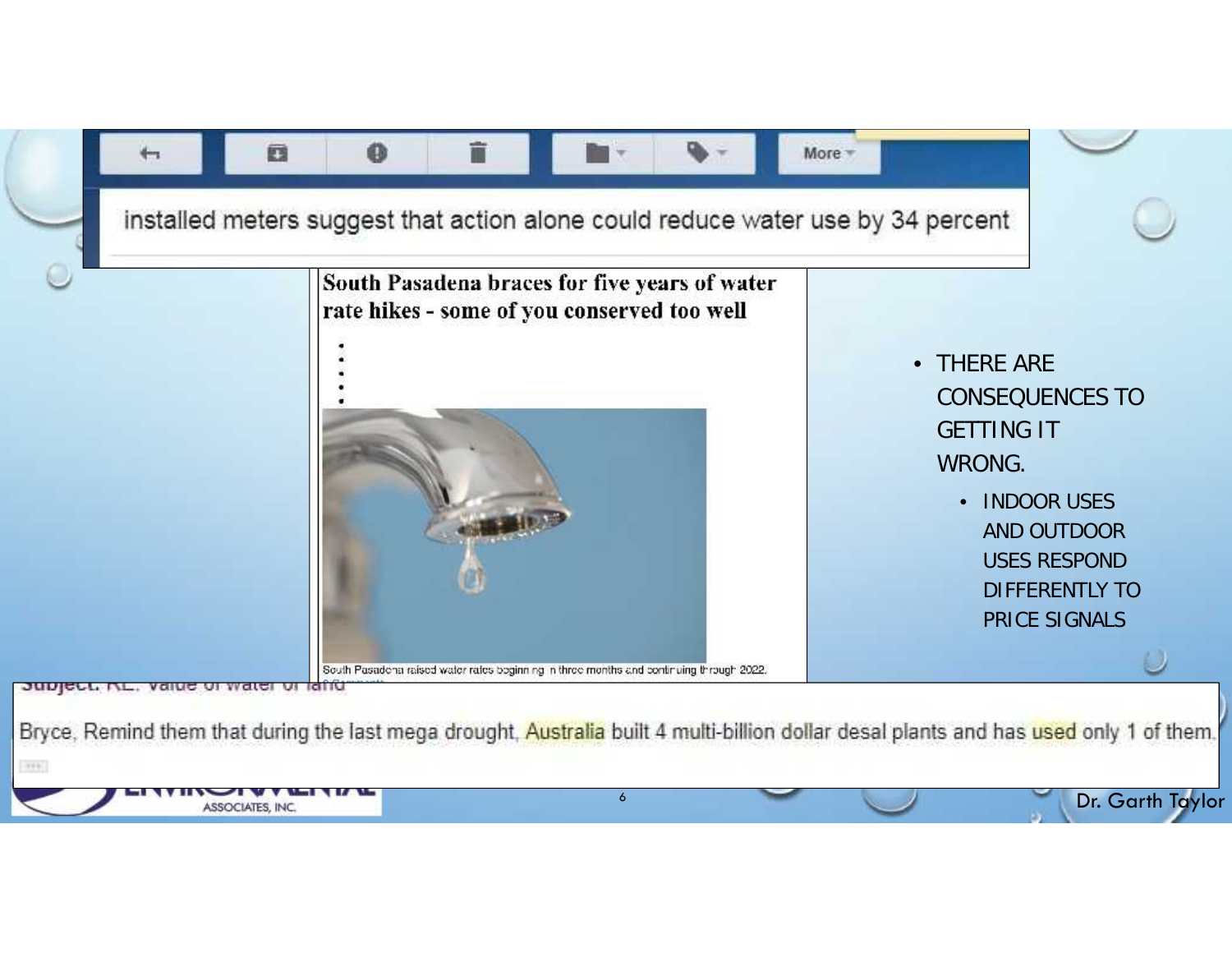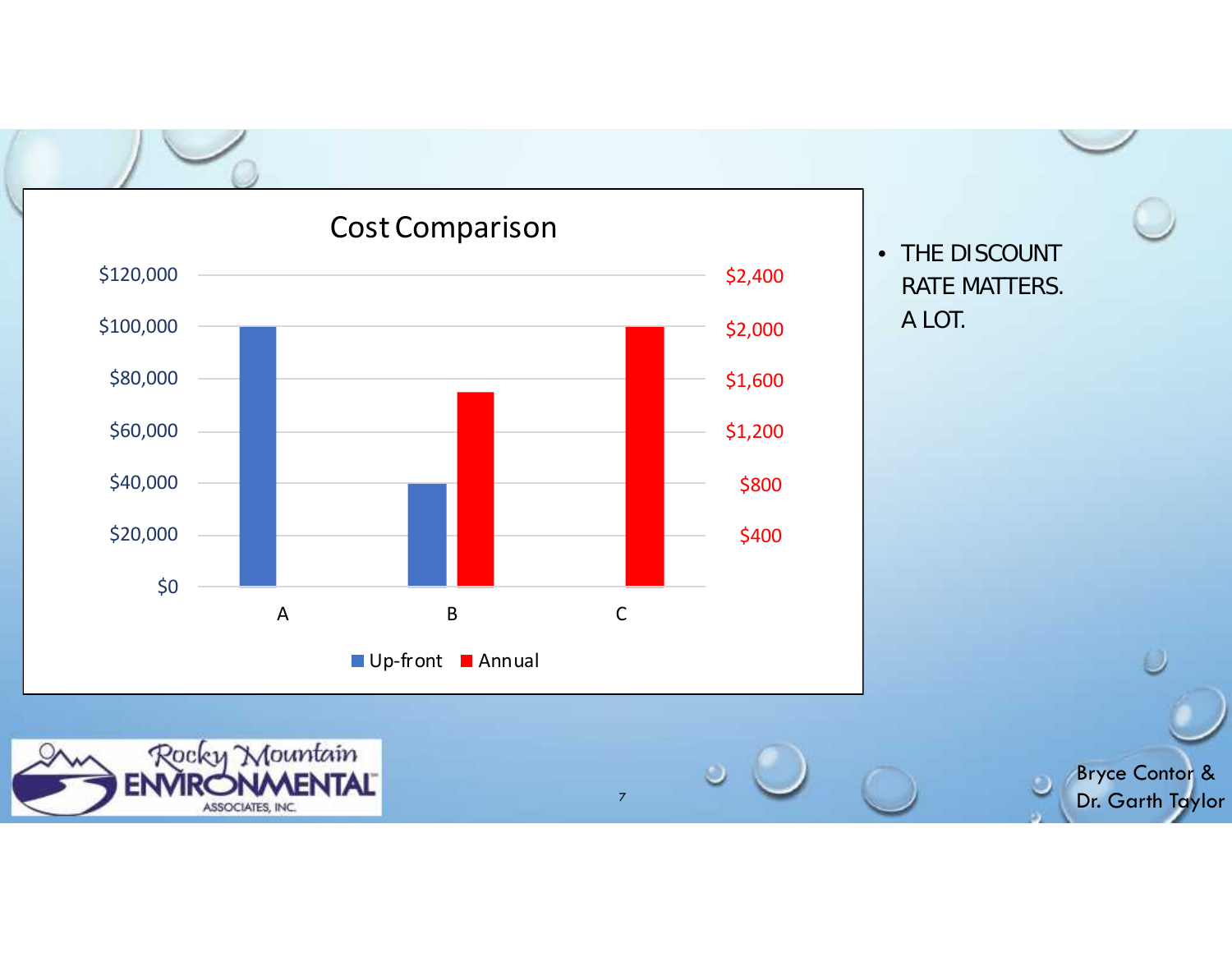